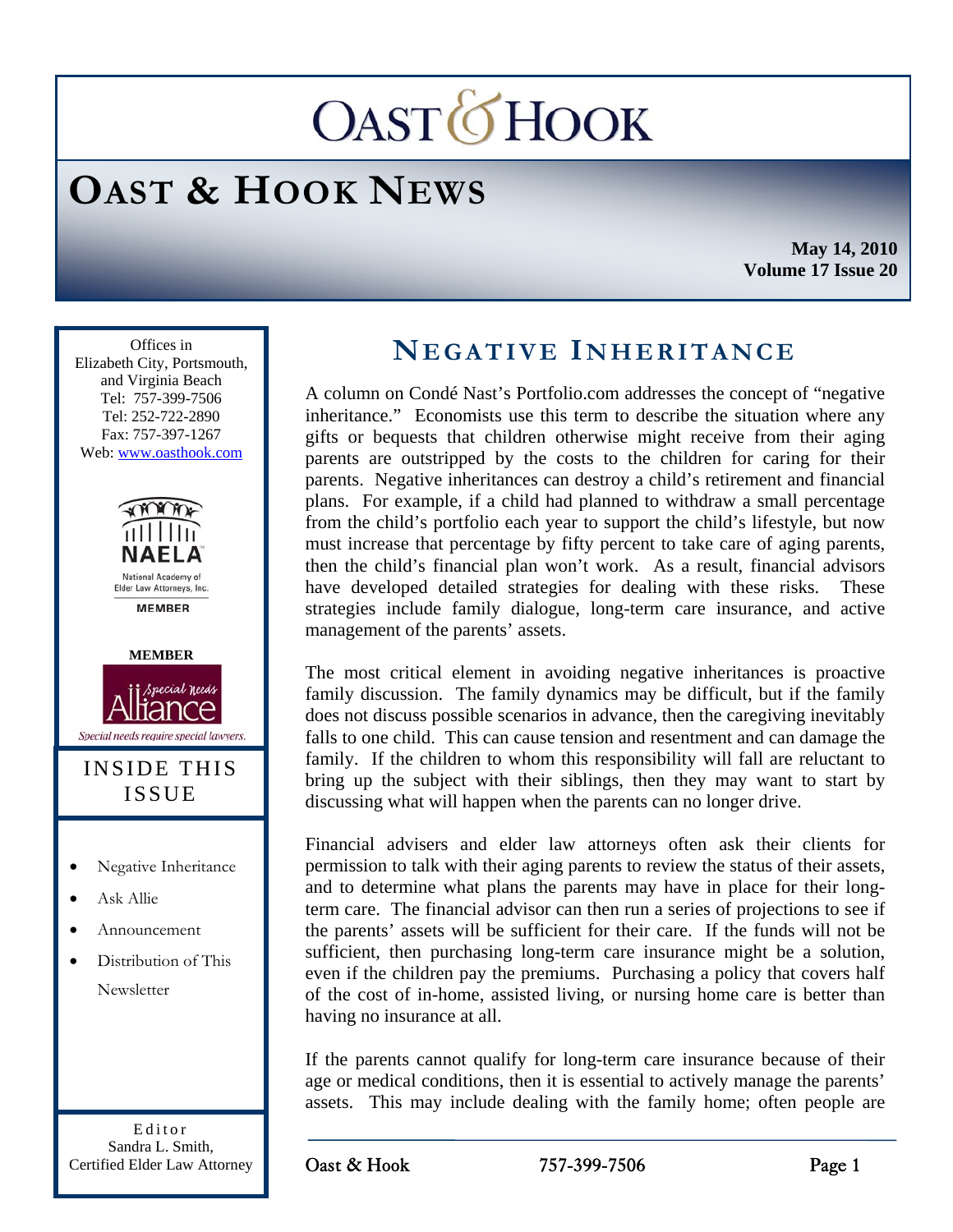house-rich and cash-poor. Obviously, selling the family home in order to provide funds for care or to diversify assets can be stressful for all concerned. Sometimes, however, it is the inevitable option.

Studies show that middle-aged caregivers can suffer emotionally and vocationally, as well as financially. Some baby boomers will work at paying jobs in retirement so they can care for their parents. The caregiving workload can increase from an average of five hours per week to forty hours per week when the parent suffers from Alzheimer's disease or severe dementia. The caregiver has less time to spend with peers and operates on much less sleep. This emotional toll does not appear on a balance sheet, but it is real.

The attorneys at Oast & Hook can assist clients and their families with their estate, long-term care, financial and insurance planning.

#### **Ask Allie**

O&H: Allie, you've been an indoor cat since you joined the Oast & Hook family. Please tell us why it may be better for cats to stay inside.

Allie: Sure! The Humane Society of the United States estimates that the life span of the typical freeroaming cat is less than three years. On the other hand, cats that live only indoors can have life spans of 15 to 18 years or more. Many people want to let their cats outside on a part-time or full-time basis, because they think it is cruel to deprive them of time outdoors. Indoor-only cats, however, have a lower risk of being exposed to toxins, such as antifreeze, fertilizer, and rat poison, and they are also not subject to pranks. In major cities, outdoor cats are more at risk of being hit by a car, while in the country they are more at risk for attacks from predators. An indoor cat is also less likely to be exposed to contagious diseases. You can satisfy your cat's basic needs to scratch, climb, hunt, roam, and explore while your cat is safely indoors. Scratching posts, perches, sunny windows, and toys can help keep your cat healthy and occupied. Regardless of whether your cat is indoors or outdoors, it's also important to keep your cat's vaccinations up-to-date, stay current on flea and tick control, identify your cat with tags and/or a microchip, and spay or neuter your cat. If you want your cat to have some time outdoors, you may want to keep your cat from roaming freely by training your cat to walk on a leash and harness, or have a free-standing enclosed area for your cat. Speaking of a sunny window, it's time to find my favorite spot for a nap. See you next week!

#### **Announcement**

Oast & Hook attorney Brian Boys will speak at the monthly meeting of the Norfolk Retired Employees Association from 10:30 a.m. to 11:00 a.m., Friday, June 25th at the Titustown Recreation Center, 7545 Diven Street, Norfolk, Virginia 23505. For more information on this organization, please visit **www.norfolk.gov/retirees**.